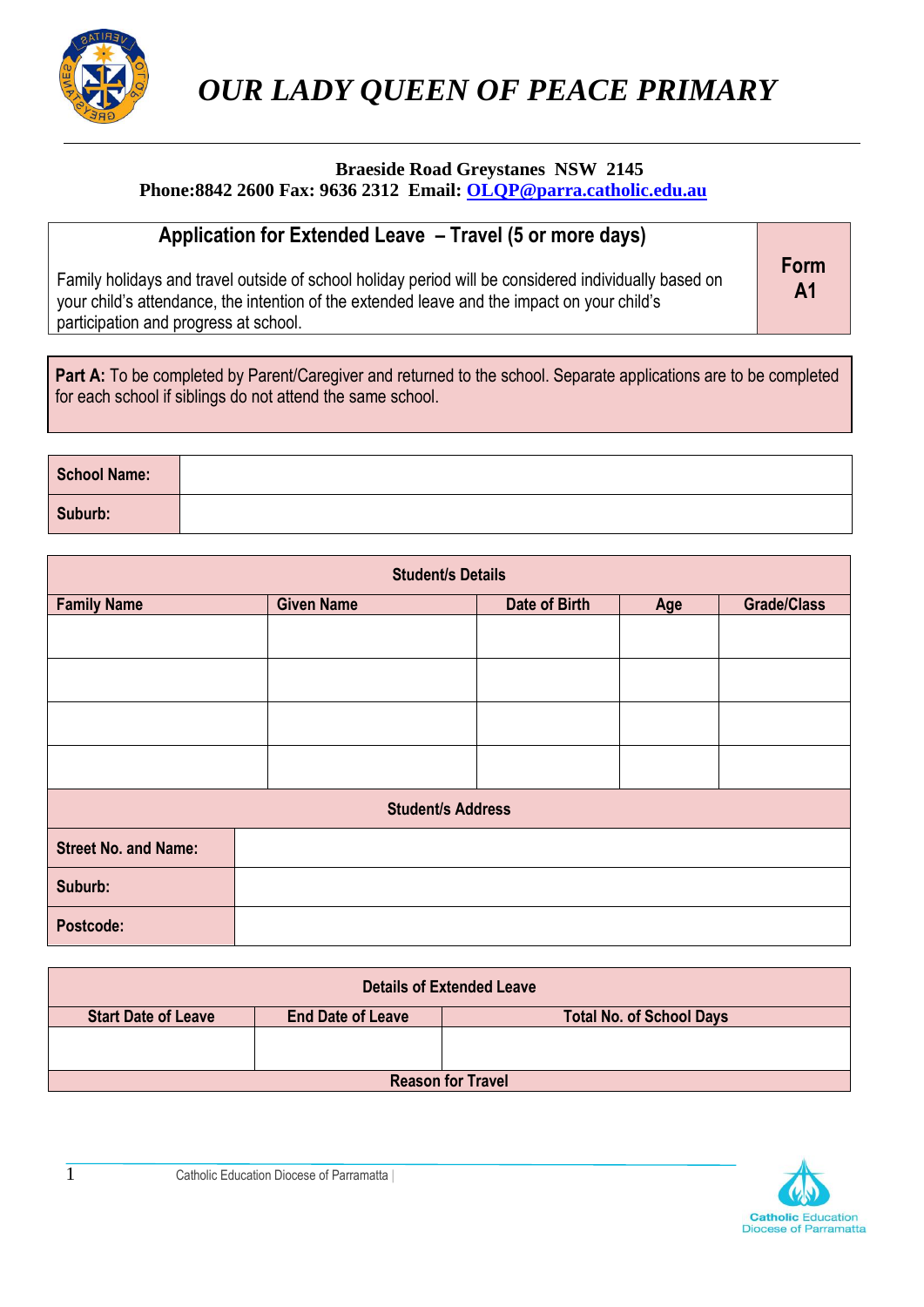

#### **Braeside Road Greystanes NSW 2145 Phone:8842 2600 Fax: 9636 2312 Email: [OLQP@parra.catholic.edu.au](mailto:OLQP@parra.catholic.edu.au)**

**Relevant travel documentation such as an eTicket (in the case of flight bound travel) or itinerary (in the case of nonflight bound travel within Australia only) must be attached to this application.**

|                                                                                                                                                                                      | <b>Details of Prior Approved Extended Leave - Travel</b> |                           |           |  |
|--------------------------------------------------------------------------------------------------------------------------------------------------------------------------------------|----------------------------------------------------------|---------------------------|-----------|--|
| Are there any current or previous applications for extended leave during this current school year? (Please tick)<br>If yes, please provide details of previous extended leave below. |                                                          |                           | Yes<br>No |  |
| <b>Previous Leave Start Date</b>                                                                                                                                                     | <b>Previous Leave End Date</b>                           | <b>No. of School Days</b> |           |  |
|                                                                                                                                                                                      |                                                          |                           |           |  |

| <b>Parent/Caregiver Details</b> |  |                   |           |                                  |                  |  |
|---------------------------------|--|-------------------|-----------|----------------------------------|------------------|--|
| <b>Family Name</b>              |  | <b>Given Name</b> |           | <b>Relationship to Student/s</b> |                  |  |
|                                 |  |                   |           |                                  |                  |  |
| <b>Street No. and Name:</b>     |  |                   | Postcode: |                                  |                  |  |
| Suburb:                         |  |                   |           |                                  | <b>Phone No:</b> |  |

As the parent/caregiver and the applicant for the above mentioned student/s, I hereby apply for a Certificate of Extended Leave – Travel and understand that my child/children will be granted a period of extended leave upon acceptance by the Principal for the reason provided.

I understand that, if the application is accepted:

- o I am responsible for the supervision of the student/s during the period of extended leave
- o The accepted period of extended leave is limited to the period indicated
- o The accepted period of extended leave is subject to the conditions listed on the Certificate of Extended Leave
- o The period of extended leave will count towards my child's/children's absences from school.

I declare that the information provided in this application is to the best of my knowledge and belief; accurate and complete. I

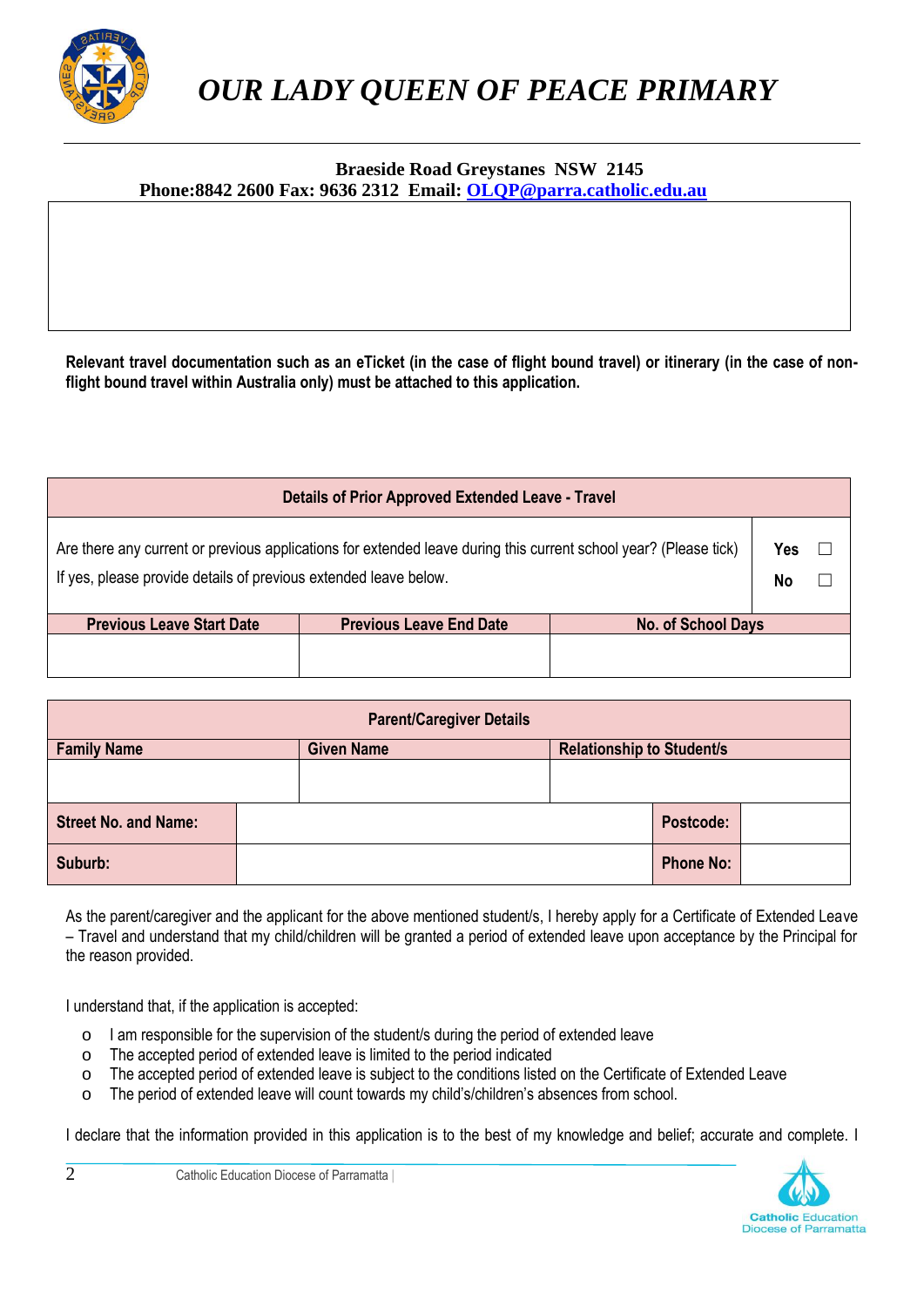

 *OUR LADY QUEEN OF PEACE PRIMARY*

#### **Braeside Road Greystanes NSW 2145**

### **Phone:8842 2600 Fax: 9636 2312 Email: [OLQP@parra.catholic.edu.au](mailto:OLQP@parra.catholic.edu.au)**

recognise that should statements in this application later prove to be false or misleading any decision made as a result of this application may be reversed. I further recognise that a failure to comply with any condition set out in the application may result in the provided period of extended leave being cancelled.

| <b>Signature of Parent/Caregiver</b> | <b>Date</b> |
|--------------------------------------|-------------|
|                                      |             |
|                                      |             |

#### **Privacy Statement**

The information provided will be used to process the student's Application for Extended Leave – Travel during the period indicated. It will only be disclosed for the following purposes:

- o General student administration relating to the education and welfare of the student
- o Communication with students and parents/caregivers
- o To ensure the health, safety and welfare of students, staff and visitors to the school
- o State and national reporting purposes
- o For any other purpose required by law

**Once you have completed and signed this application, please return to the school Principal**

\_\_\_\_\_\_\_\_\_\_\_\_\_\_\_\_\_\_\_\_\_\_\_\_\_\_\_\_\_\_\_\_\_\_\_\_\_\_\_\_\_\_\_\_\_\_\_\_\_\_\_\_\_\_\_\_\_\_\_\_\_\_\_\_\_\_\_\_\_\_\_\_\_\_\_\_\_\_\_\_\_\_\_\_\_\_\_\_\_\_\_\_\_\_\_\_\_\_\_\_\_

\_\_\_\_\_\_\_\_\_\_\_\_\_\_\_\_\_\_\_\_\_\_\_\_\_\_\_\_\_\_\_\_\_\_\_\_\_\_\_\_\_\_\_\_\_\_\_\_\_\_\_\_\_\_\_\_\_\_\_\_\_\_\_\_\_\_\_\_\_\_\_\_\_\_\_\_\_\_\_\_\_\_\_\_\_\_\_\_\_\_\_\_\_\_\_\_\_\_\_\_\_

\_\_\_\_\_\_\_\_\_\_\_\_\_\_\_\_\_\_\_\_\_\_\_\_\_\_\_\_\_\_\_\_\_\_\_\_\_\_\_\_\_\_\_\_\_\_\_\_\_\_\_\_\_\_\_\_\_\_\_\_\_\_\_\_\_\_\_\_\_\_\_\_\_\_\_\_\_\_\_\_\_\_\_\_\_\_\_\_\_\_\_\_\_\_\_\_\_\_\_\_\_

\_\_\_\_\_\_\_\_\_\_\_\_\_\_\_\_\_\_\_\_\_\_\_\_\_\_\_\_\_\_\_\_\_\_\_\_\_\_\_\_\_\_\_\_\_\_\_\_\_\_\_\_\_\_\_\_\_\_\_\_\_\_\_\_\_\_\_\_\_\_\_\_\_\_\_\_\_\_\_\_\_\_\_\_\_\_\_\_\_\_\_\_\_\_\_\_\_\_\_\_\_

\_\_\_\_\_\_\_\_\_\_\_\_\_\_\_\_\_\_\_\_\_\_\_\_\_\_\_\_\_\_\_\_\_\_\_\_\_\_\_\_\_\_\_\_\_\_\_\_\_\_\_\_\_\_\_\_\_\_\_\_\_\_\_\_\_\_\_\_\_\_\_\_\_\_\_\_\_\_\_\_\_\_\_\_\_\_\_\_\_\_\_\_\_\_\_\_\_\_\_\_\_

\_\_\_\_\_\_\_\_\_\_\_\_\_\_\_\_\_\_\_\_\_\_\_\_\_\_\_\_\_\_\_\_\_\_\_\_\_\_\_\_\_\_\_\_\_\_\_\_\_\_\_\_\_\_\_\_\_\_\_\_\_\_\_\_\_\_\_\_\_\_\_\_\_\_\_\_\_\_\_\_\_\_\_\_\_\_\_\_\_\_\_\_\_\_\_\_\_\_\_\_\_

**Part B:** To be completed by the Principal

I accept this Application for Extended Leave - Travel

No Yes

Please provide more detail here (if Required):

Principal's name: (please print):

Signature of Principal: